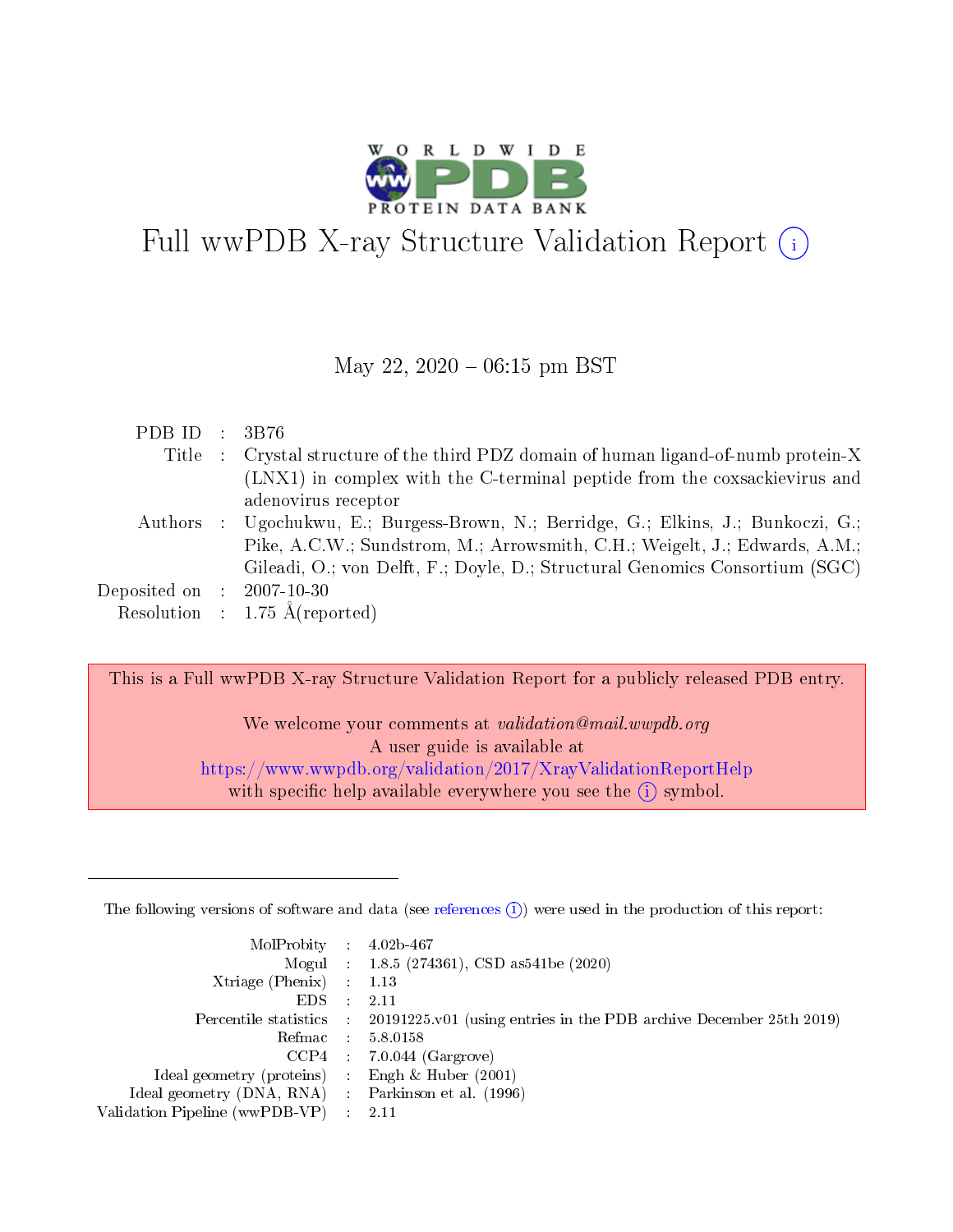# 1 [O](https://www.wwpdb.org/validation/2017/XrayValidationReportHelp#overall_quality)verall quality at a glance  $(i)$

The following experimental techniques were used to determine the structure: X-RAY DIFFRACTION

The reported resolution of this entry is 1.75 Å.

Percentile scores (ranging between 0-100) for global validation metrics of the entry are shown in the following graphic. The table shows the number of entries on which the scores are based.



| Metric                | Whole archive<br>$(\#\text{Entries})$ | Similar resolution<br>$(\#\text{Entries}, \text{resolution range}(\textup{\AA}))$ |
|-----------------------|---------------------------------------|-----------------------------------------------------------------------------------|
| $R_{free}$            | 130704                                | $2340(1.76-1.76)$                                                                 |
| Clashscore            | 141614                                | $2466$ $(1.76-1.76)$                                                              |
| Ramachandran outliers | 138981                                | $2437(1.76-1.76)$                                                                 |
| Sidechain outliers    | 138945                                | $2437(1.76-1.76)$                                                                 |
| RSRZ outliers         | 127900                                | $2298(1.76-1.76)$                                                                 |

The table below summarises the geometric issues observed across the polymeric chains and their fit to the electron density. The red, orange, yellow and green segments on the lower bar indicate the fraction of residues that contain outliers for  $>=3, 2, 1$  and 0 types of geometric quality criteria respectively. A grey segment represents the fraction of residues that are not modelled. The numeric value for each fraction is indicated below the corresponding segment, with a dot representing fractions  $\epsilon=5\%$  The upper red bar (where present) indicates the fraction of residues that have poor fit to the electron density. The numeric value is given above the bar.

| Mol | $Chain$ Length | Quality of chain |     |
|-----|----------------|------------------|-----|
|     | ∣ 1 O          | 3%<br>81%        | 14% |
|     | ∣ 1 O          | 3%<br>82%        | 14% |

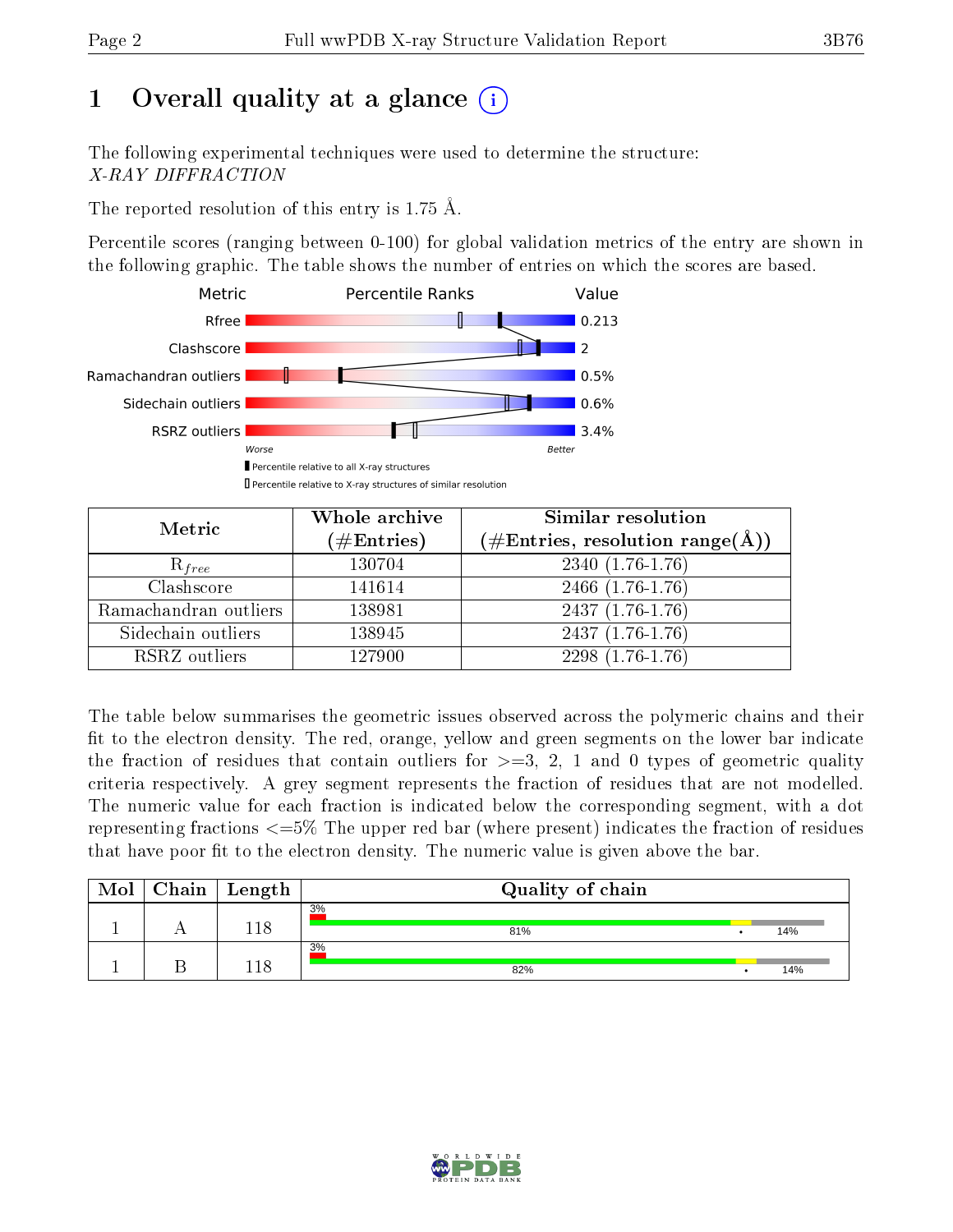# 2 Entry composition (i)

There are 4 unique types of molecules in this entry. The entry contains 1654 atoms, of which 0 are hydrogens and 0 are deuteriums.

In the tables below, the ZeroOcc column contains the number of atoms modelled with zero occupancy, the AltConf column contains the number of residues with at least one atom in alternate conformation and the Trace column contains the number of residues modelled with at most 2 atoms.

| Mol |         | Chain Residues | Atoms |            |       |  |  | $\text{ZeroOcc}$   AltConf   Trace |  |
|-----|---------|----------------|-------|------------|-------|--|--|------------------------------------|--|
|     |         |                | Total |            |       |  |  |                                    |  |
|     | $101\,$ | 762            | 480   | <b>130</b> | 150 2 |  |  |                                    |  |
|     |         | 102            | Total |            |       |  |  |                                    |  |
|     |         | 759            |       | 130        | 150   |  |  |                                    |  |

Molecule 1 is a protein called E3 ubiquitin-protein ligase LNX.

| Chain              | Residue | Modelled                | Actual   | Comment               | Reference                         |
|--------------------|---------|-------------------------|----------|-----------------------|-----------------------------------|
| А                  | 385     | <b>MET</b>              | ÷.       | <b>EXPRESSION TAG</b> | UNP Q8TBB1                        |
| А                  | 386     | <b>HIS</b>              |          | <b>EXPRESSION TAG</b> | UNP Q8TBB1                        |
| А                  | 387     | $\overline{HIS}$        |          | <b>EXPRESSION TAG</b> | UNP Q8TBB1                        |
| А                  | 388     | <b>HIS</b>              | L,       | <b>EXPRESSION TAG</b> | <b>UNP</b><br>Q8TBB1              |
| $\boldsymbol{A}$   | 389     | $\overline{HIS}$        |          | <b>EXPRESSION TAG</b> | UNP Q8TBB1                        |
| $\overline{A}$     | 390     | <b>HIS</b>              | $\equiv$ | <b>EXPRESSION TAG</b> | <b>UNP</b><br>Q8TBB1              |
| $\boldsymbol{A}$   | 391     | <b>HIS</b>              | $\equiv$ | <b>EXPRESSION TAG</b> | UNP Q8TBB1                        |
| $\overline{\rm A}$ | 392     | <b>SER</b>              | ÷,       | <b>EXPRESSION TAG</b> | UNP Q8TBB1                        |
| $\boldsymbol{A}$   | 393     | <b>SER</b>              |          | <b>EXPRESSION TAG</b> | <b>UNP</b><br>Q8TBB1              |
| $\overline{\rm A}$ | 394     | $\overline{\text{GLY}}$ |          | <b>EXPRESSION TAG</b> | <b>UNP</b><br>Q8TBB1              |
| $\boldsymbol{A}$   | 395     | VAL                     |          | <b>EXPRESSION TAG</b> | <b>UNP</b><br>Q8TBB1              |
| $\boldsymbol{A}$   | 396     | <b>ASP</b>              |          | <b>EXPRESSION TAG</b> | <b>UNP</b><br>Q8TBB1              |
| $\boldsymbol{A}$   | 397     | LEU                     | ÷.       | <b>EXPRESSION TAG</b> | <b>UNP</b><br>Q8TBB1              |
| А                  | 398     | <b>GLY</b>              | $\equiv$ | <b>EXPRESSION TAG</b> | UNP Q8TBB1                        |
| A                  | 399     | <b>THR</b>              | ÷,       | <b>EXPRESSION TAG</b> | UNP Q8TBB1                        |
| $\bf{A}$           | 400     | <b>GLU</b>              |          | <b>EXPRESSION TAG</b> | UNP Q8TBB1                        |
| $\boldsymbol{A}$   | 401     | $\overline{\text{ASN}}$ | ÷,       | <b>EXPRESSION TAG</b> | UNP Q8TBB1                        |
| $\boldsymbol{A}$   | 402     | <b>LEU</b>              | ÷,       | <b>EXPRESSION TAG</b> | <b>UNP</b><br>Q8TBB1              |
| $\overline{A}$     | 403     | <b>TYR</b>              |          | <b>EXPRESSION TAG</b> | <b>UNP</b><br>Q8TBB1              |
| $\boldsymbol{A}$   | 404     | PHE                     |          | <b>EXPRESSION TAG</b> | <b>UNP</b><br>$Q8T\overline{BB1}$ |
| А                  | 405     | <b>GLN</b>              |          | <b>EXPRESSION TAG</b> | UNP<br>Q8TBB1                     |
| $\boldsymbol{A}$   | 406     | <b>SER</b>              | ÷,       | <b>EXPRESSION TAG</b> | $\overline{\text{UNP}}$<br>Q8TBB1 |
| $\boldsymbol{A}$   | 407     | <b>MET</b>              |          | <b>EXPRESSION TAG</b> | Q8TBB1<br><b>UNP</b>              |
| A                  | 499     | <b>GLY</b>              | ÷,       | SEE REMARK 999        | UNP<br>Q8TBB1                     |
| $\overline{A}$     | 500     | <b>SER</b>              | L,       | <b>SEE REMARK 999</b> | UNP Q8TBB1                        |

There are 54 discrepancies between the modelled and reference sequences:

Continued on next page...

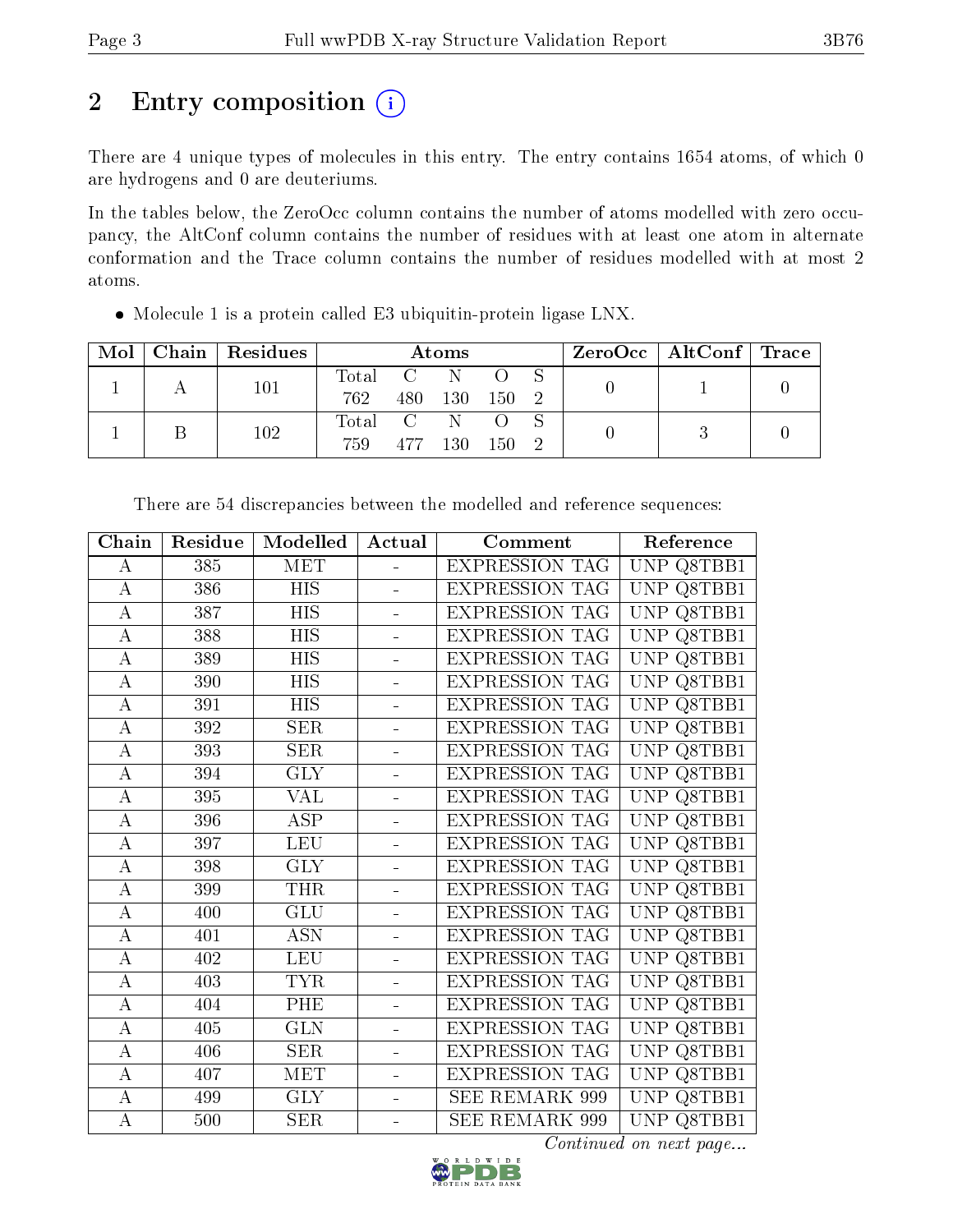| Chain                   | Residue          | Modelled                | Actual                   | Comment               | Reference                         |
|-------------------------|------------------|-------------------------|--------------------------|-----------------------|-----------------------------------|
| А                       | 501              | ILE                     |                          | <b>SEE REMARK 999</b> | UNP Q8TBB1                        |
| А                       | 502              | <b>VAL</b>              | $\equiv$                 | <b>SEE REMARK 999</b> | UNP<br>Q8TBB1                     |
| B                       | 385              | <b>MET</b>              | ÷.                       | <b>EXPRESSION TAG</b> | Q8TBB1<br>UNP                     |
| B                       | 386              | <b>HIS</b>              | $\equiv$                 | <b>EXPRESSION TAG</b> | UNP Q8TBB1                        |
| $\overline{\mathbf{B}}$ | $\overline{387}$ | $\overline{HIS}$        | ÷.                       | <b>EXPRESSION TAG</b> | UNP Q8TBB1                        |
| B                       | 388              | <b>HIS</b>              | ÷.                       | <b>EXPRESSION TAG</b> | UNP Q8TBB1                        |
| $\overline{B}$          | 389              | <b>HIS</b>              | $\equiv$                 | <b>EXPRESSION TAG</b> | UNP<br>Q8TBB1                     |
| $\boldsymbol{B}$        | 390              | <b>HIS</b>              | $\overline{a}$           | EXPRESSION TAG        | UNP Q8TBB1                        |
| $\, {\bf B}$            | 391              | <b>HIS</b>              | $\equiv$                 | <b>EXPRESSION TAG</b> | UNP Q8TBB1                        |
| $\overline{\mathrm{B}}$ | 392              | SER                     | $\equiv$                 | <b>EXPRESSION TAG</b> | UNP Q8TBB1                        |
| B                       | 393              | <b>SER</b>              | ÷                        | <b>EXPRESSION TAG</b> | UNP Q8TBB1                        |
| $\boldsymbol{B}$        | 394              | <b>GLY</b>              | ÷                        | <b>EXPRESSION TAG</b> | UNP Q8TBB1                        |
| B                       | 395              | VAL                     | $\equiv$                 | <b>EXPRESSION TAG</b> | UNP Q8TBB1                        |
| $\overline{B}$          | 396              | $\overline{\text{ASP}}$ | ÷                        | <b>EXPRESSION TAG</b> | UNP Q8TBB1                        |
| $\mathbf B$             | 397              | <b>LEU</b>              | ÷                        | <b>EXPRESSION TAG</b> | UNP<br>Q8TBB1                     |
| $\mathbf B$             | 398              | <b>GLY</b>              | ÷                        | <b>EXPRESSION TAG</b> | UNP Q8TBB1                        |
| $\boldsymbol{B}$        | 399              | <b>THR</b>              | $\overline{\phantom{0}}$ | <b>EXPRESSION TAG</b> | UNP Q8TBB1                        |
| $\overline{B}$          | 400              | <b>GLU</b>              | ÷                        | <b>EXPRESSION TAG</b> | UNP Q8TBB1                        |
| $\boldsymbol{B}$        | 401              | <b>ASN</b>              | $\equiv$                 | <b>EXPRESSION TAG</b> | UNP Q8TBB1                        |
| $\overline{B}$          | 402              | <b>LEU</b>              | ÷,                       | <b>EXPRESSION TAG</b> | UNP Q8TBB1                        |
| $\mathbf B$             | 403              | <b>TYR</b>              | $\blacksquare$           | <b>EXPRESSION TAG</b> | UNP Q8TBB1                        |
| $\overline{\mathbf{B}}$ | 404              | <b>PHE</b>              | ÷,                       | <b>EXPRESSION TAG</b> | <b>UNP</b><br>Q8TBB1              |
| B                       | 405              | <b>GLN</b>              | $\blacksquare$           | <b>EXPRESSION TAG</b> | <b>UNP</b><br>Q8TBB1              |
| $\overline{\mathrm{B}}$ | 406              | SER                     | $\overline{a}$           | <b>EXPRESSION TAG</b> | <b>UNP</b><br>$Q8T\overline{B}B1$ |
| $\overline{B}$          | 407              | <b>MET</b>              | ÷                        | <b>EXPRESSION TAG</b> | <b>UNP</b><br>Q8TBB1              |
| B                       | 499              | <b>GLY</b>              | ÷                        | <b>SEE REMARK 999</b> | UNP<br>Q8TBB1                     |
| $\overline{\mathbf{B}}$ | 500              | <b>SER</b>              | ÷,                       | <b>SEE REMARK 999</b> | <b>UNP</b><br>Q8TBB1              |
| $\overline{B}$          | 501              | ILE                     |                          | SEE REMARK 999        | $\overline{\text{UNP}}$<br>Q8TBB1 |
| $\overline{\mathrm{B}}$ | 502              | <b>VAL</b>              | $\equiv$                 | <b>SEE REMARK 999</b> | UNP Q8TBB1                        |

Continued from previous page...

Molecule 2 is SODIUM ION (three-letter code: NA) (formula: Na).

|  | $Mol$   Chain   Residues | Atoms | $\rm ZeroOcc$   $\rm AltConf$ |
|--|--------------------------|-------|-------------------------------|
|  |                          | Total |                               |

• Molecule 3 is 1,2-ETHANEDIOL (three-letter code: EDO) (formula:  $C_2H_6O_2$ ).

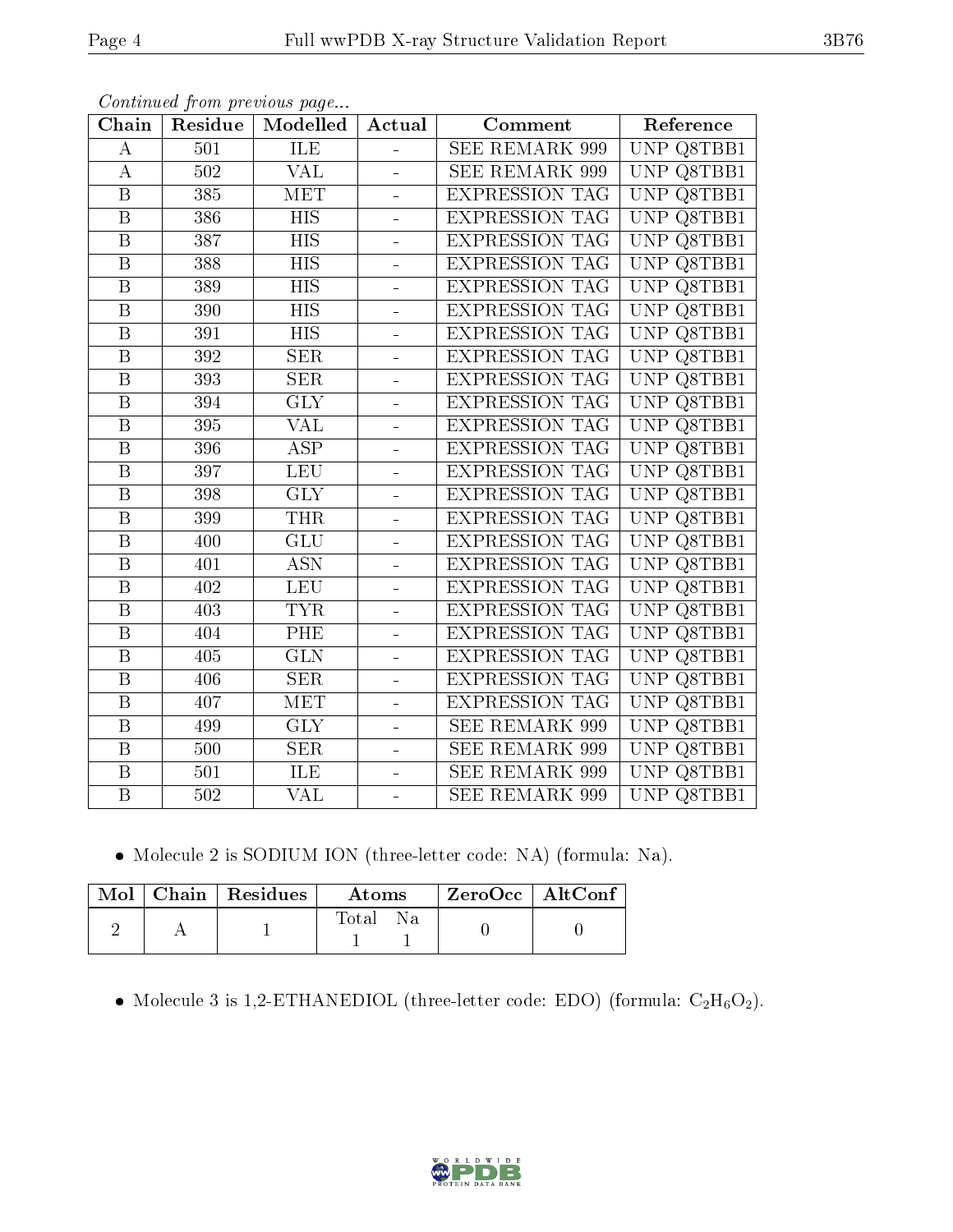

|  | $Mol$   Chain   Residues | Atoms     | $ZeroOcc \   \$ AltConf |
|--|--------------------------|-----------|-------------------------|
|  |                          | Total C O |                         |
|  |                          | Total C O |                         |

• Molecule 4 is water.

|  | Mol   Chain   Residues | Atoms               | ZeroOcc   AltConf |
|--|------------------------|---------------------|-------------------|
|  |                        | Total O<br>60<br>60 |                   |
|  | 64                     | Total O<br>64<br>64 |                   |

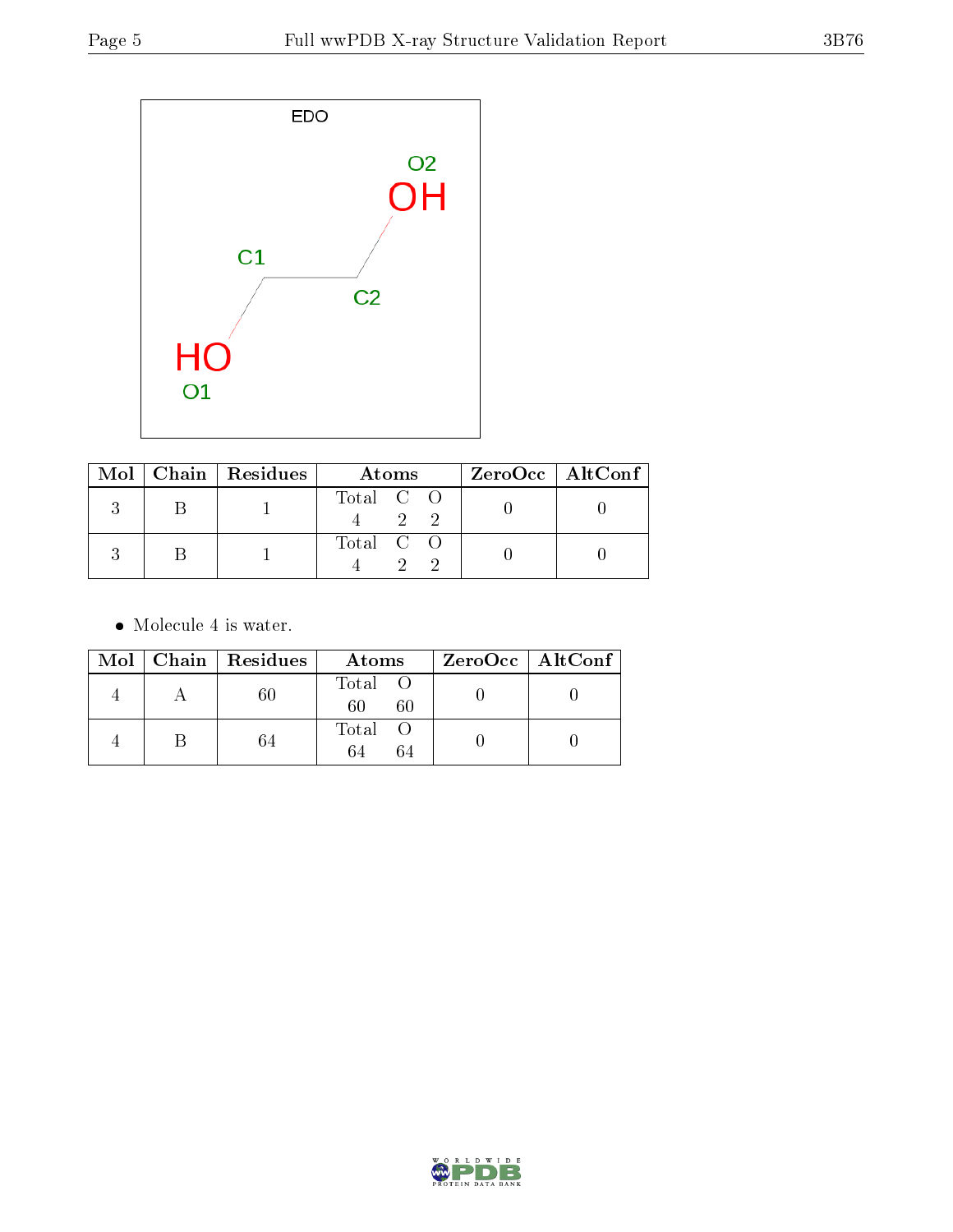# 3 Residue-property plots  $(i)$

These plots are drawn for all protein, RNA and DNA chains in the entry. The first graphic for a chain summarises the proportions of the various outlier classes displayed in the second graphic. The second graphic shows the sequence view annotated by issues in geometry and electron density. Residues are color-coded according to the number of geometric quality criteria for which they contain at least one outlier: green  $= 0$ , yellow  $= 1$ , orange  $= 2$  and red  $= 3$  or more. A red dot above a residue indicates a poor fit to the electron density (RSRZ  $> 2$ ). Stretches of 2 or more consecutive residues without any outlier are shown as a green connector. Residues present in the sample, but not in the model, are shown in grey.

• Molecule 1: E3 ubiquitin-protein ligase LNX



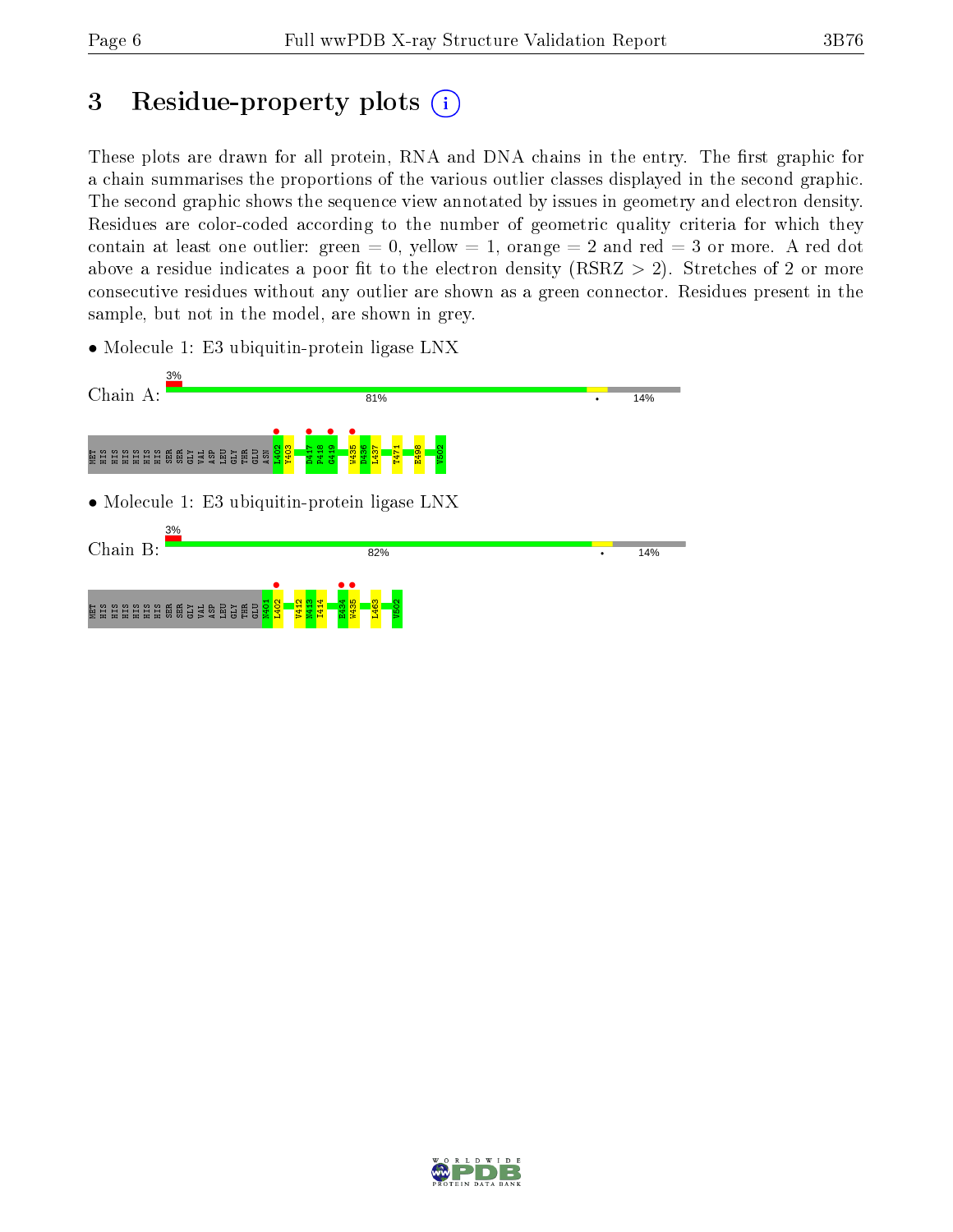# 4 Data and refinement statistics  $(i)$

| Property                                                                | Value                                           | Source     |
|-------------------------------------------------------------------------|-------------------------------------------------|------------|
| Space group                                                             | P 21 21 21                                      | Depositor  |
| Cell constants                                                          | $49.78\text{\AA}$<br>58.45Å<br>73.74Å           | Depositor  |
| a, b, c, $\alpha$ , $\beta$ , $\gamma$                                  | $90.00^\circ$<br>$90.00^\circ$<br>$90.00^\circ$ |            |
| Resolution $(A)$                                                        | $-1.75$<br>33.71                                | Depositor  |
|                                                                         | 33.71<br>$-1.75$                                | <b>EDS</b> |
| % Data completeness                                                     | 99.9 (33.71-1.75)                               | Depositor  |
| (in resolution range)                                                   | 99.9 (33.71-1.75)                               | <b>EDS</b> |
| $R_{merge}$                                                             | 0.09                                            | Depositor  |
| $\mathrm{R}_{sym}$                                                      | 0.09                                            | Depositor  |
| $\langle I/\sigma(I) \rangle^{-1}$                                      | 2.49 (at $1.75\overline{\mathrm{A}}$ )          | Xtriage    |
| Refinement program                                                      | REFMAC 5.3.0040                                 | Depositor  |
| $R, R_{free}$                                                           | 0.175<br>0.205<br>$\overline{\phantom{a}}$      | Depositor  |
|                                                                         | 0.181<br>0.213<br>$\ddot{\phantom{a}}$          | DCC        |
| $\mathcal{R}_{free}$ test set                                           | $1143$ reflections $(5.11\%)$                   | wwPDB-VP   |
| Wilson B-factor $(A^2)$                                                 | 20.3                                            | Xtriage    |
| Anisotropy                                                              | 0.056                                           | Xtriage    |
| Bulk solvent $k_{sol}(\mathrm{e}/\mathrm{A}^3),\,B_{sol}(\mathrm{A}^2)$ | $0.36$ , 42.5                                   | <b>EDS</b> |
| L-test for twinning <sup>2</sup>                                        | $< L >$ = 0.48, $< L^2 >$ = 0.32                | Xtriage    |
| Estimated twinning fraction                                             | No twinning to report.                          | Xtriage    |
| $F_o, F_c$ correlation                                                  | 0.96                                            | <b>EDS</b> |
| Total number of atoms                                                   | 1654                                            | wwPDB-VP   |
| Average B, all atoms $(A^2)$                                            | 23.0                                            | wwPDB-VP   |

Xtriage's analysis on translational NCS is as follows: The largest off-origin peak in the Patterson function is  $6.66\%$  of the height of the origin peak. No significant pseudotranslation is detected.

<sup>&</sup>lt;sup>2</sup>Theoretical values of  $\langle |L| \rangle$ ,  $\langle L^2 \rangle$  for acentric reflections are 0.5, 0.333 respectively for untwinned datasets, and 0.375, 0.2 for perfectly twinned datasets.



<span id="page-6-1"></span><span id="page-6-0"></span><sup>1</sup> Intensities estimated from amplitudes.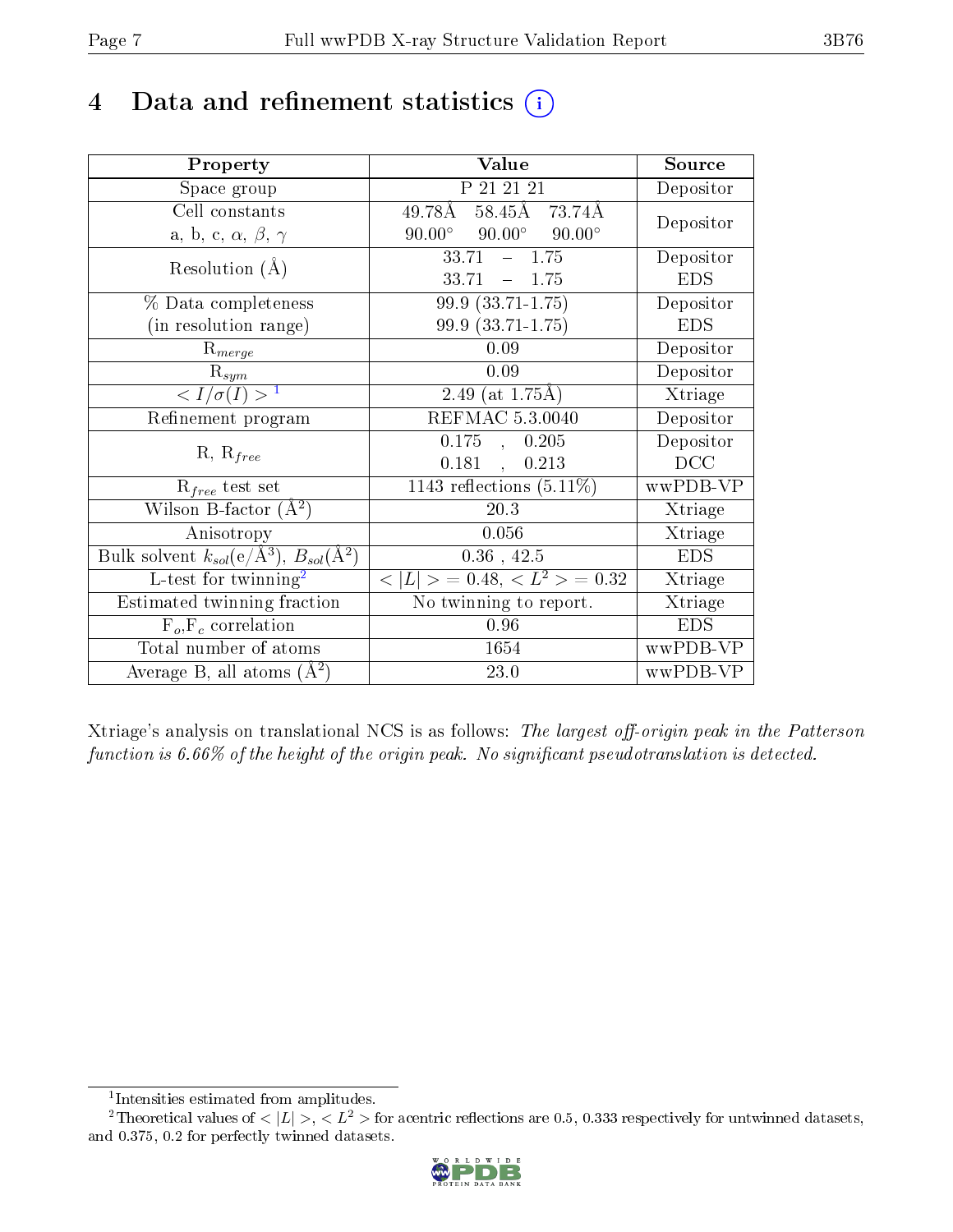# 5 Model quality  $(i)$

# 5.1 Standard geometry (i)

Bond lengths and bond angles in the following residue types are not validated in this section: NA, EDO

The Z score for a bond length (or angle) is the number of standard deviations the observed value is removed from the expected value. A bond length (or angle) with  $|Z| > 5$  is considered an outlier worth inspection. RMSZ is the root-mean-square of all Z scores of the bond lengths (or angles).

| Mol | Chain |             | Bond lengths | Bond angles |             |  |
|-----|-------|-------------|--------------|-------------|-------------|--|
|     |       | <b>RMSZ</b> | $\# Z  > 5$  | RMSZ        | $\ Z\  > 5$ |  |
|     |       | 0.58        | 0/779        | 0.70        | 0/1050      |  |
|     | R     | 0.62        | 0/784        | 0.71        | 0/1061      |  |
| ΔH  | ΑH    | 0.60        | 0/1563       | 0.70        | /2111       |  |

There are no bond length outliers.

There are no bond angle outliers.

There are no chirality outliers.

There are no planarity outliers.

### $5.2$  Too-close contacts  $(i)$

In the following table, the Non-H and H(model) columns list the number of non-hydrogen atoms and hydrogen atoms in the chain respectively. The H(added) column lists the number of hydrogen atoms added and optimized by MolProbity. The Clashes column lists the number of clashes within the asymmetric unit, whereas Symm-Clashes lists symmetry related clashes.

|   |      |      | Mol   Chain   Non-H   H(model)   H(added)   Clashes   Symm-Clashes |
|---|------|------|--------------------------------------------------------------------|
|   | 762  | 775  |                                                                    |
|   | 759  | 764  |                                                                    |
|   |      |      |                                                                    |
| ച |      | 19   |                                                                    |
|   | 60   |      |                                                                    |
|   | 64   |      |                                                                    |
|   | 1654 | 1551 |                                                                    |

The all-atom clashscore is defined as the number of clashes found per 1000 atoms (including hydrogen atoms). The all-atom clashscore for this structure is 2.

All (6) close contacts within the same asymmetric unit are listed below, sorted by their clash

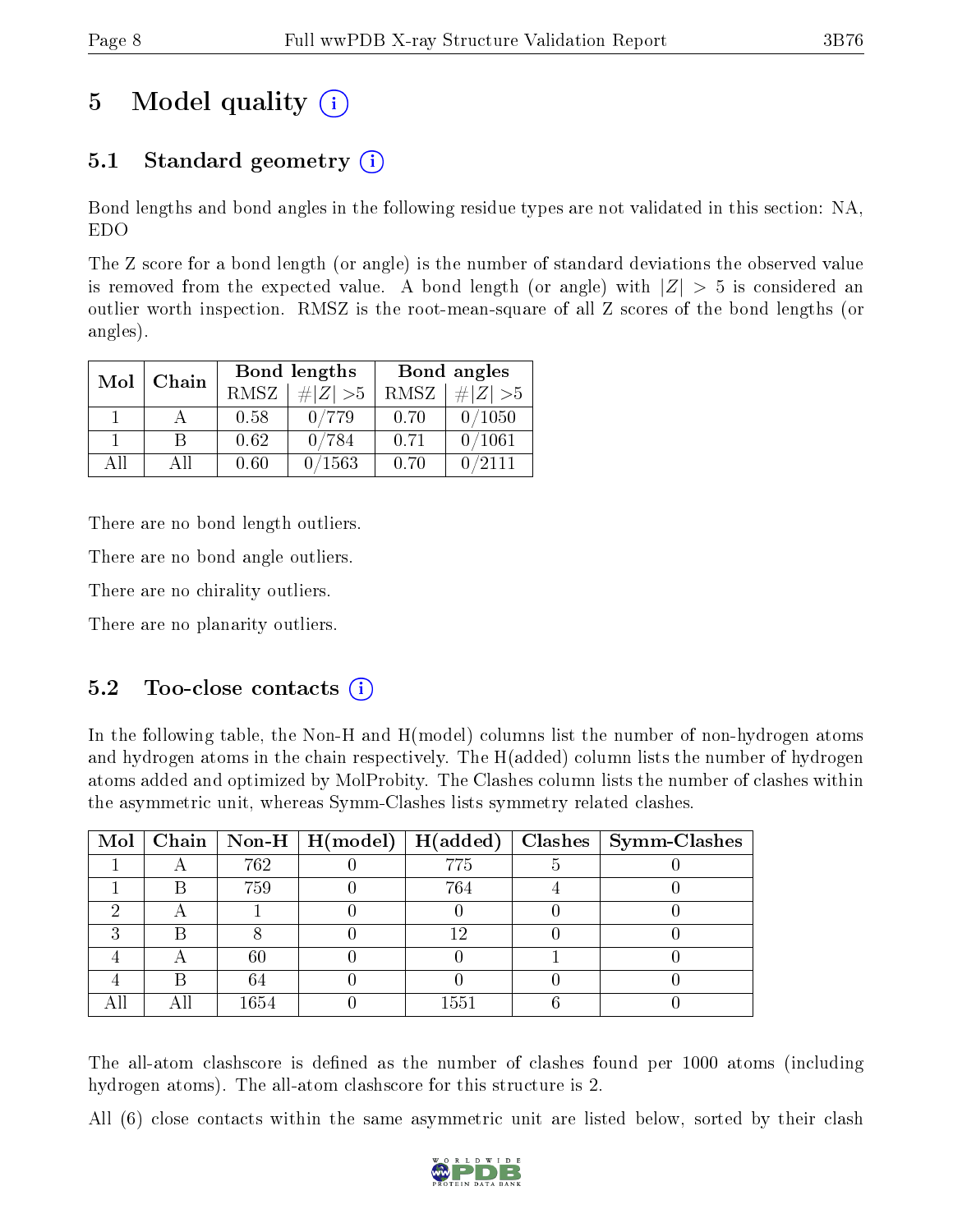| Atom-1              | Atom-2              | Interatomic    | Clash         |
|---------------------|---------------------|----------------|---------------|
|                     |                     | distance $(A)$ | (Å<br>overlap |
| 1:A:471:THR:HG23    | 1:B:435:TRP:CZ2     | 2.40           | 0.57          |
| 1:A:471:THR:HG23    | 1: B: 435: TRP: CE2 | 2.41           | 0.55          |
| 1:A:435:TRP:HB3     | 1: A: 437: LEU: HG  | 1.90           | 0.54          |
| 1: A: 435: TRP: HZ2 | 1:B:463:LEU:CD2     | 2.27           | 0.47          |
| 1: A:403: TYR:OH    | 4: A:91: HOH:O      | 2.18           | 0.41          |
| 1:B:412:VAL:HG12    | 1:B:414:ILE:HG13    | 2.03           | 0.40          |

magnitude.

There are no symmetry-related clashes.

### 5.3 Torsion angles  $(i)$

#### 5.3.1 Protein backbone (i)

In the following table, the Percentiles column shows the percent Ramachandran outliers of the chain as a percentile score with respect to all X-ray entries followed by that with respect to entries of similar resolution.

The Analysed column shows the number of residues for which the backbone conformation was analysed, and the total number of residues.

| Mol | Chain | Analysed         | Favoured    | Allowed   Outliers |          | Percentiles                    |
|-----|-------|------------------|-------------|--------------------|----------|--------------------------------|
|     |       | $100/118$ (85%)  | $98(98\%)$  | $1(1\%)$           | $1(1\%)$ | $\vert 15 \vert \vert 4 \vert$ |
|     |       | $103/118$ (87\%) | $102(99\%)$ | $1(1\%)$           |          | 100<br>100                     |
| All | All   | $203/236(86\%)$  | $200(98\%)$ | $2(1\%)$           | $1(0\%)$ | 12<br>29                       |

All (1) Ramachandran outliers are listed below:

| Mol | Chain | Res | vpe |
|-----|-------|-----|-----|
|     |       |     |     |

#### 5.3.2 Protein sidechains  $(i)$

In the following table, the Percentiles column shows the percent sidechain outliers of the chain as a percentile score with respect to all X-ray entries followed by that with respect to entries of similar resolution.

The Analysed column shows the number of residues for which the sidechain conformation was analysed, and the total number of residues.

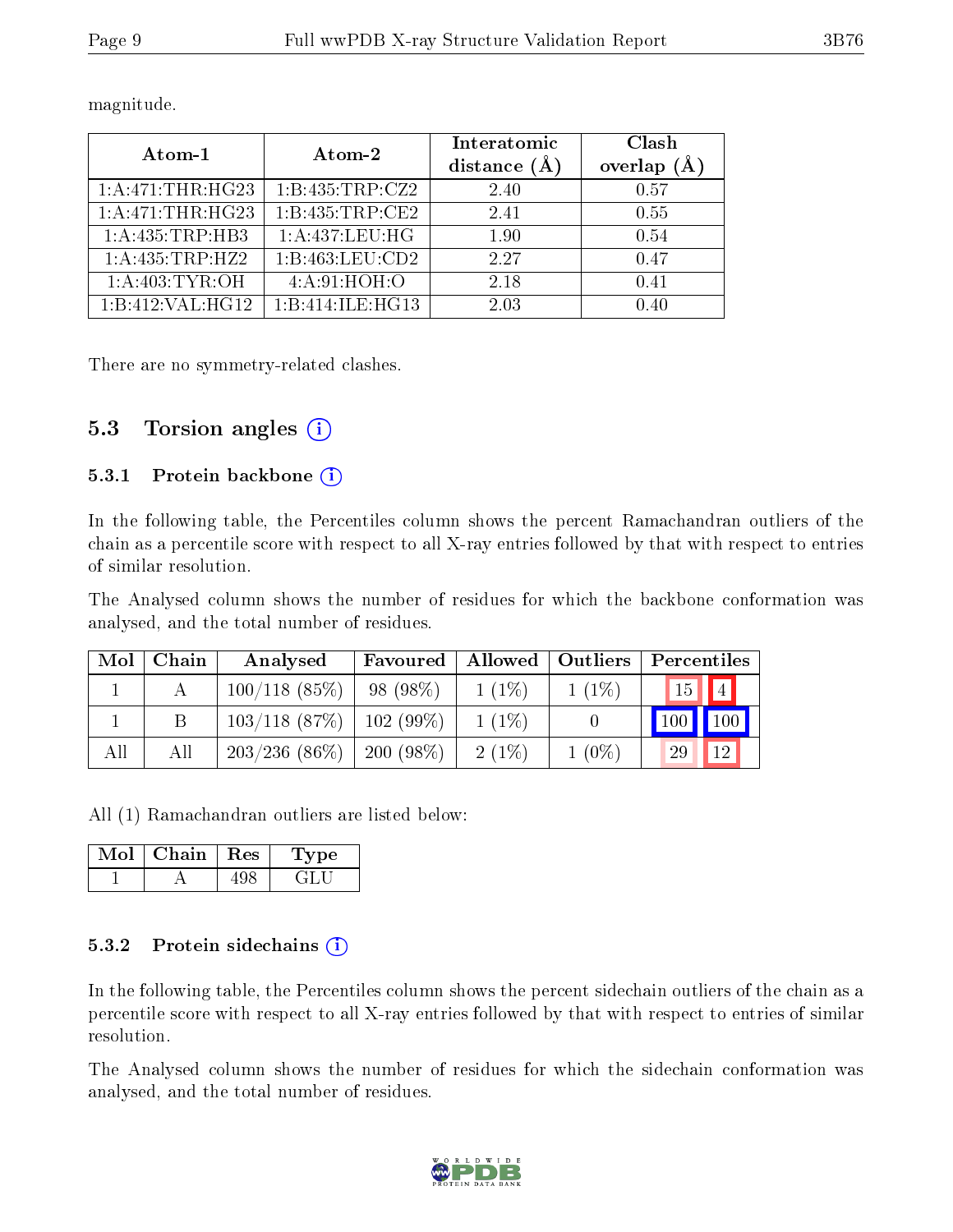| Mol | Chain | Analysed        | Rotameric   | $\mid$ Outliers | Percentiles                |  |  |
|-----|-------|-----------------|-------------|-----------------|----------------------------|--|--|
|     |       | $85/101(84\%)$  | 85 (100\%)  |                 | 100<br>$\vert$ 100 $\vert$ |  |  |
|     |       | 85/101(84%)     | 84 (99%)    | $1(1\%)$        | 56                         |  |  |
| All | All   | $170/202(84\%)$ | $169(99\%)$ | $1(1\%)$        | 79<br>86                   |  |  |

All (1) residues with a non-rotameric sidechain are listed below:

| Mol | $\mid$ Chain $\mid$ Res | 'Type |
|-----|-------------------------|-------|
|     |                         |       |

Some sidechains can be flipped to improve hydrogen bonding and reduce clashes. There are no such sidechains identified.

#### 5.3.3 RNA (1)

There are no RNA molecules in this entry.

### 5.4 Non-standard residues in protein, DNA, RNA chains (i)

There are no non-standard protein/DNA/RNA residues in this entry.

### 5.5 Carbohydrates (i)

There are no carbohydrates in this entry.

### 5.6 Ligand geometry (i)

Of 3 ligands modelled in this entry, 1 is monoatomic - leaving 2 for Mogul analysis.

In the following table, the Counts columns list the number of bonds (or angles) for which Mogul statistics could be retrieved, the number of bonds (or angles) that are observed in the model and the number of bonds (or angles) that are dened in the Chemical Component Dictionary. The Link column lists molecule types, if any, to which the group is linked. The Z score for a bond length (or angle) is the number of standard deviations the observed value is removed from the expected value. A bond length (or angle) with  $|Z| > 2$  is considered an outlier worth inspection. RMSZ is the root-mean-square of all Z scores of the bond lengths (or angles).

| Mol | Type | Chain |     | Res<br>Link              | Bond lengths   |             |         | Bond angles                                                            |          |        |
|-----|------|-------|-----|--------------------------|----------------|-------------|---------|------------------------------------------------------------------------|----------|--------|
|     |      |       |     |                          | Jounts -       | <b>RMSZ</b> | $\# Z $ | Counts                                                                 | RMSZ     | $\#Z'$ |
| ◡   | EDO  | D     | 601 | $\overline{\phantom{a}}$ | າ າ າ<br>U.U.U | 0.39        |         | つつつ<br>4.4.Z                                                           | 0.84     |        |
|     | EDC  | ⊔     | 602 | $\blacksquare$           | າ າ າ<br>∪.∪.∪ | 0.51        |         | റററ<br>$\overline{\omega}$ , $\overline{\omega}$ , $\overline{\omega}$ | $0.27\,$ |        |

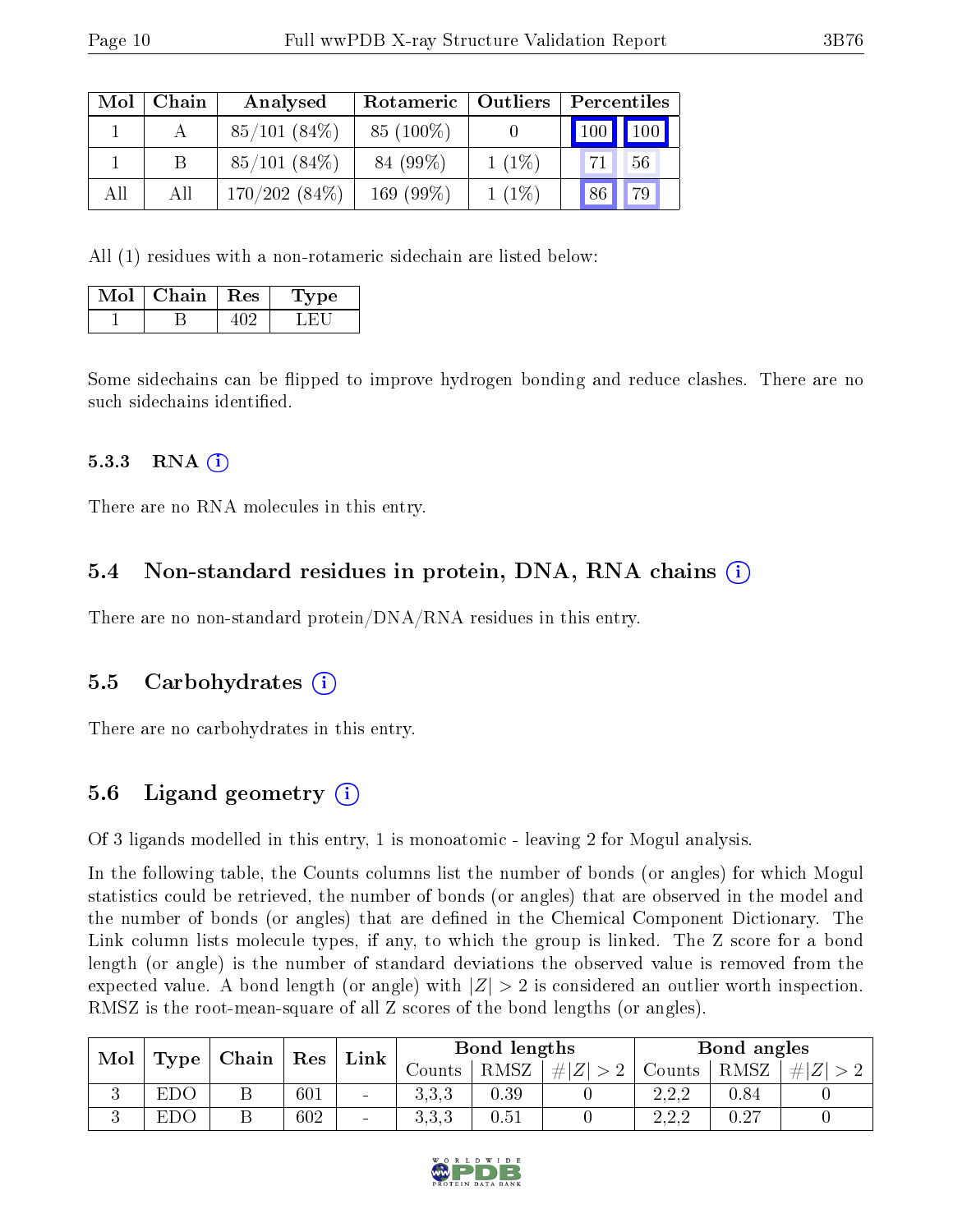In the following table, the Chirals column lists the number of chiral outliers, the number of chiral centers analysed, the number of these observed in the model and the number defined in the Chemical Component Dictionary. Similar counts are reported in the Torsion and Rings columns. '-' means no outliers of that kind were identified.

|            |     |                          | Mol   Type   Chain   Res   Link   Chirals   Torsions   Rings |  |
|------------|-----|--------------------------|--------------------------------------------------------------|--|
| EDO        | 601 | <b>Contract Contract</b> | 1/1/1/1                                                      |  |
| <b>EDO</b> | 602 |                          |                                                              |  |

There are no bond length outliers.

There are no bond angle outliers.

There are no chirality outliers.

All (2) torsion outliers are listed below:

| $Mol$   Chain   Res   Type |     |       | Atoms                  |
|----------------------------|-----|-------|------------------------|
|                            | 601 |       | $EDO$   $O1$ -C1-C2-O2 |
|                            | 602 | EDO - | 01-C1-C2-O2            |

There are no ring outliers.

No monomer is involved in short contacts.

### 5.7 [O](https://www.wwpdb.org/validation/2017/XrayValidationReportHelp#nonstandard_residues_and_ligands)ther polymers  $(i)$

There are no such residues in this entry.

### 5.8 Polymer linkage issues  $(i)$

There are no chain breaks in this entry.

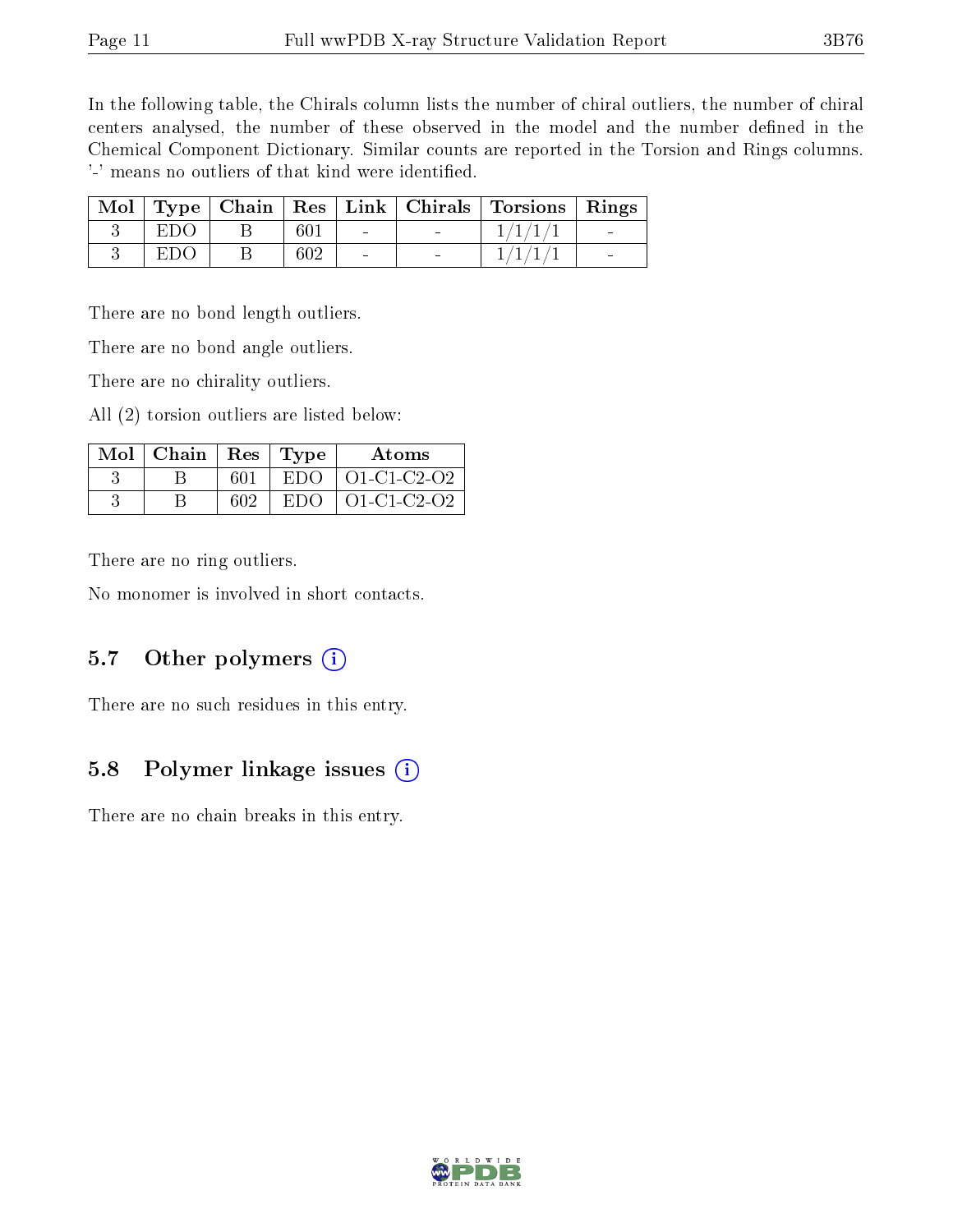# 6 Fit of model and data  $\left( \cdot \right)$

# 6.1 Protein, DNA and RNA chains (i)

In the following table, the column labelled  $#RSRZ>2'$  contains the number (and percentage) of RSRZ outliers, followed by percent RSRZ outliers for the chain as percentile scores relative to all X-ray entries and entries of similar resolution. The OWAB column contains the minimum, median,  $95<sup>th</sup>$  percentile and maximum values of the occupancy-weighted average B-factor per residue. The column labelled  $Q < 0.9$  lists the number of (and percentage) of residues with an average occupancy less than 0.9.

| Mol | Chain | Analysed         | ${ <\hspace{-1.5pt}{\mathrm{RSRZ}} \hspace{-1.5pt}>}$ | $\#\text{RSRZ}{>}2$ | $\text{OWAB}(\AA^2)$ | $\pm$ Q<0.9 |
|-----|-------|------------------|-------------------------------------------------------|---------------------|----------------------|-------------|
|     |       | $101/118$ (85%)  | 0.23                                                  | $4(3\%)$ 38<br>45   | 14, 21, 33, 41       |             |
|     |       | $102/118$ (86\%) | 0.04                                                  | 57 <br>$3(2\%)$ 51  | 14, 21, 37, 45       |             |
| All | All   | $203/236(86\%)$  | 0.13                                                  | $7(3\%)$ 45<br>51   | 14, 21, 37, 45       |             |

All (7) RSRZ outliers are listed below:

| Mol | Chain | Res | Type       | <b>RSRZ</b> |
|-----|-------|-----|------------|-------------|
|     |       | 419 | <b>GLY</b> | 3.8         |
| 1   |       | 435 | TRP        | 2.6         |
|     | В     | 402 | LEU        | 2.4         |
| 1   | R     | 435 | <b>TRP</b> | 2.2         |
| 1   |       | 402 | LEU        | 2.2         |
|     |       | 434 | GLU        | 2.2         |
|     |       | 417 | ASP        | 2.1         |

### 6.2 Non-standard residues in protein, DNA, RNA chains (i)

There are no non-standard protein/DNA/RNA residues in this entry.

### 6.3 Carbohydrates (i)

There are no carbohydrates in this entry.

# 6.4 Ligands  $(i)$

In the following table, the Atoms column lists the number of modelled atoms in the group and the number defined in the chemical component dictionary. The B-factors column lists the minimum, median,  $95<sup>th</sup>$  percentile and maximum values of B factors of atoms in the group. The column labelled  $Q< 0.9$ ' lists the number of atoms with occupancy less than 0.9.